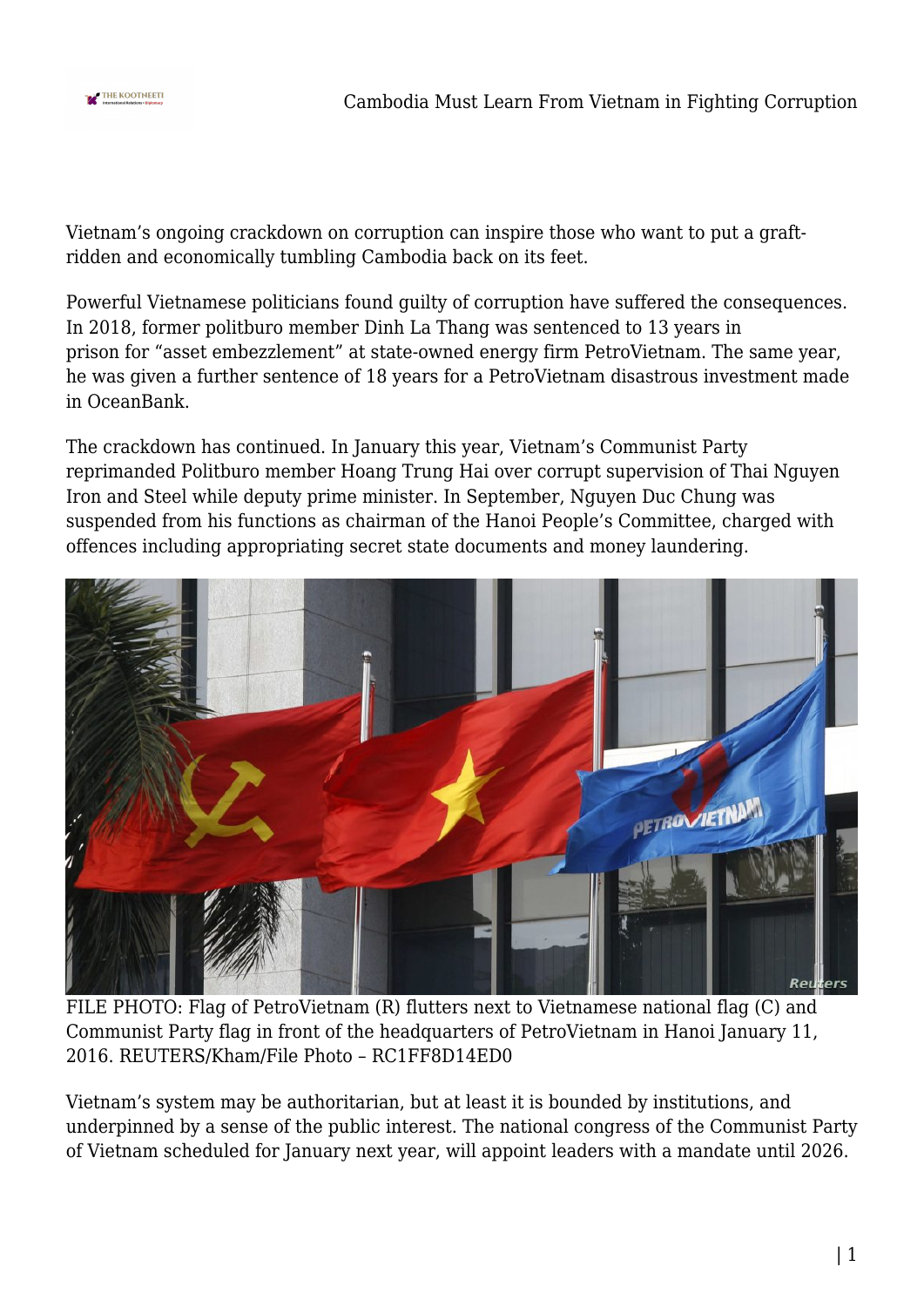

At least seven appointments will have to be added to the 16-member politburo due to retirements.

Cambodia has no such strong institutions, and is simply a personal dictatorship, which is no more constrained by any checks and balances than in the time of Pol Pot. Cambodian corruption is systematic and forms an integral part of the system of governance. The state functions to facilitate, consolidate and protect corruption and to share in its profits. Political leaders and businessmen and women cooperate within this framework, often on the basis of close family ties. The Hun Sen family stands at the centre of this system: opportunists such as Try Pheap, the largest destroyer of forests in Cambodia, have amassed huge fortunes which are shared with the Hun family. Members of this political-financial clan can never be pursued through the courts, as is done in Vietnam.

Power corrupts, goes the old saying, and absolute power corrupts absolutely. Transparency International's index of global perceptions of corruption puts Vietnam at number 96 in the world, far above Cambodia on 162. Our other neighbours Thailand and Laos also score better, placed at 101 and 130 respectively.



Image source: Nikkei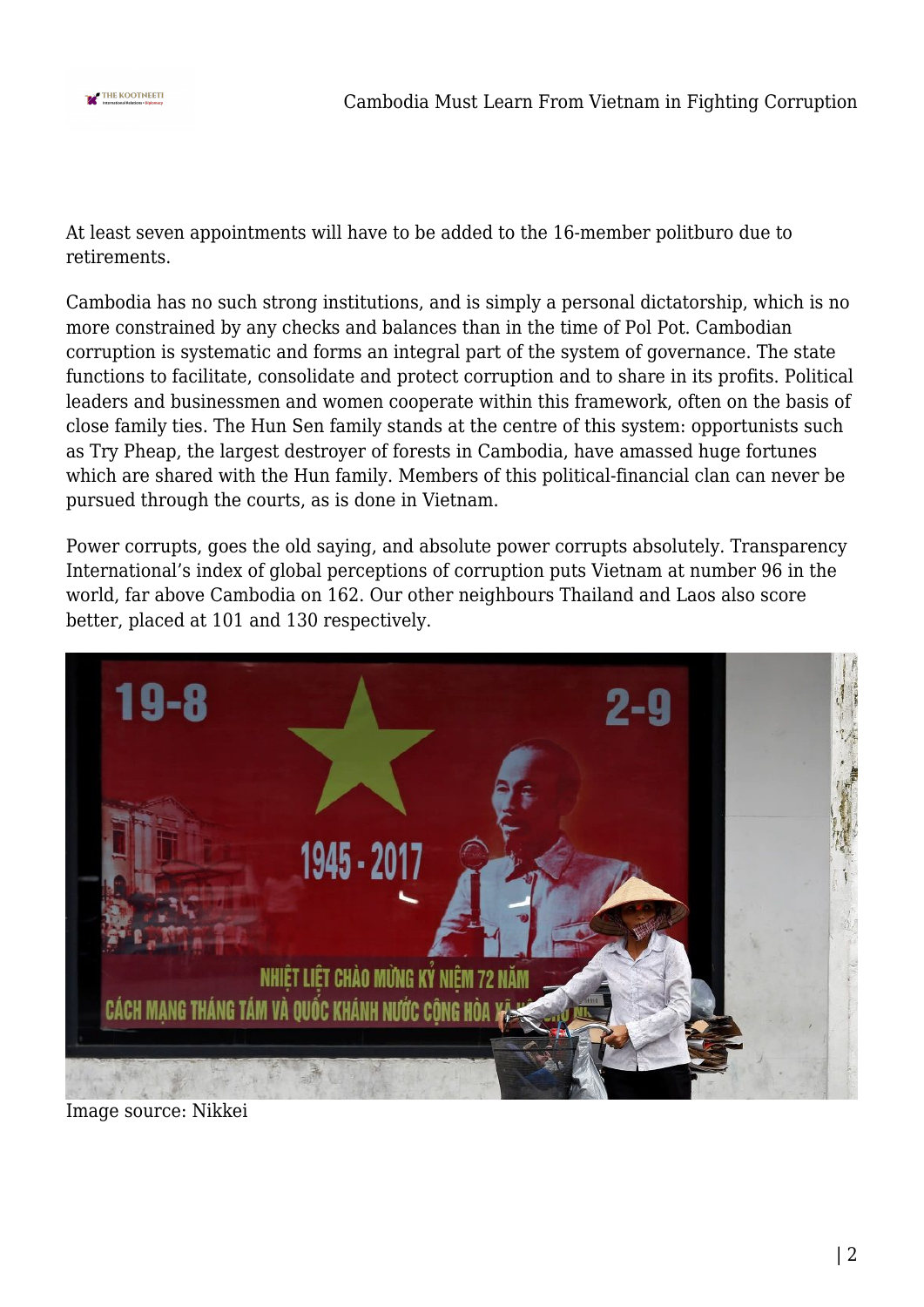

## **Lagging Behind**

Vietnam remains a Communist dictatorship but with some kind of internal democracy associated with collegial leadership. Since our shared disaster of the 1970s, it has come much further towards achieving prosperity than Cambodia. In terms of GDP per head, Vietnam is far in front. It exports high value-added goods such as telephones, scooters, computers and electronics, while Cambodia, under Hun Sen's autocratic and poor leadership, continues to rely on cheap garments and rice.

Progress on corruption has had positive international consequences. A new European Union trade agreement with Vietnam came into force on July 1, with the EU confident that this would contribute to stronger rights for Vietnamese as workers and citizens. Meanwhile, Cambodia's duty-free access to European markets was partly curtailed, with the prospect of further loss of rights if its record on human rights and political freedom does not improve.

Institutions that are capable of holding power to account have, historically, often preceded the development of wider political participation. Allowing different regions to be represented is a further step on the road. Vietnam's Communist congress in January is expected to seek to address a relative lack of representation from the country's south.

Regional balance and decentralisation have never been among Hun Sen's concerns. In 2013, I agreed with Kok Ksor, the late leader of the Degar indigenous group, to implement the 2007 United Nations' Declaration on the Rights of Indigenous Peoples and allow autonomy for indigenous peoples in northeast Cambodia. This was simply used as more cannon fodder against me by Cambodia's politically subservient courts.

Even in Cambodia, absolute dictatorship is not indefinitely sustainable. As I have previously argued in [The Kootneeti](https://thekootneeti.in/2020/05/26/cambodia-needs-to-follow-vietnams-example-on-leadership-renewal/), Vietnam's age limits on politicians should be adopted by Cambodia. This would at least ensure some prospect of political renewal, rather than continued stagnation under the autocratic rule of a single man.